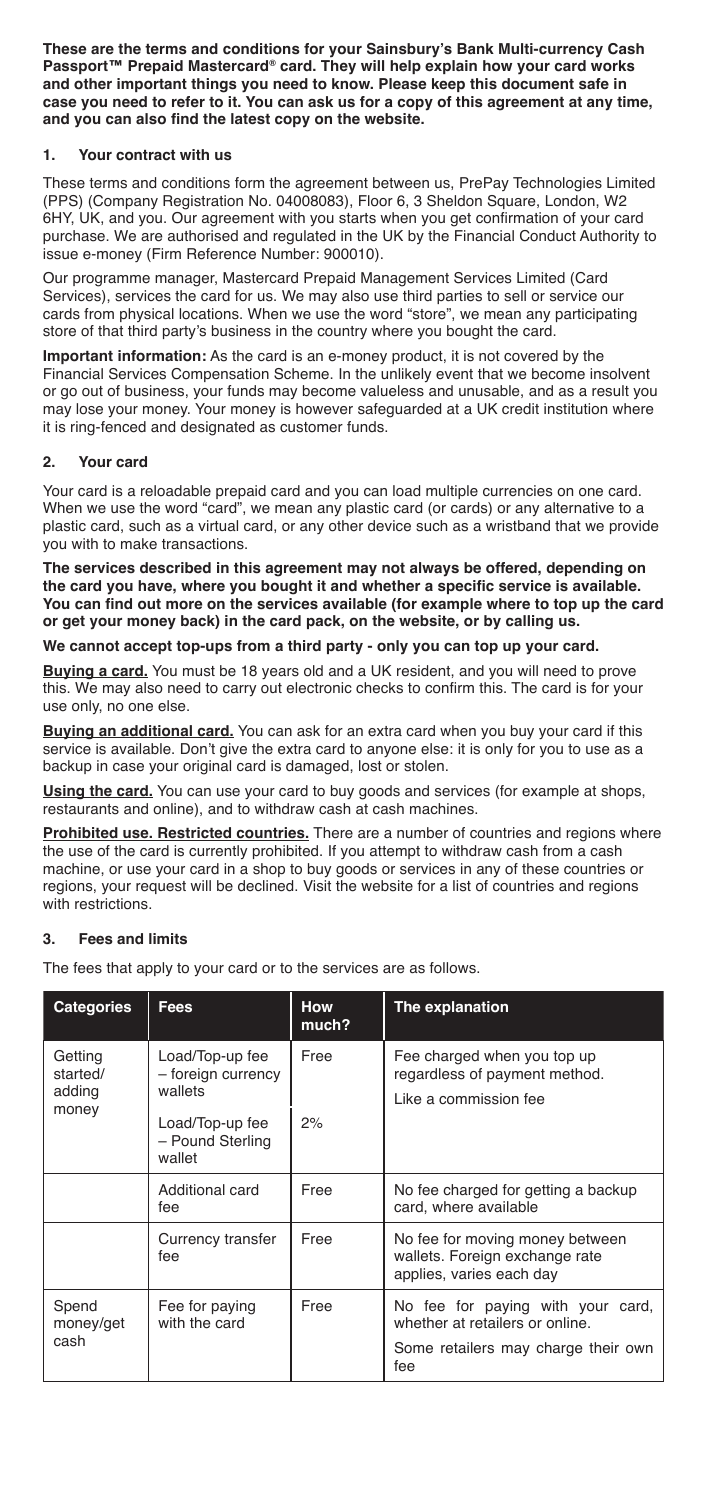| Categories             | Fees                                        | <b>How</b><br>much?                                                                                                | The explanation                                                                                                                                                                                                                        |
|------------------------|---------------------------------------------|--------------------------------------------------------------------------------------------------------------------|----------------------------------------------------------------------------------------------------------------------------------------------------------------------------------------------------------------------------------------|
|                        | Fee for cash<br>machine<br>withdrawals      | £1.50<br>€1.75<br>US\$2.30<br>AU\$2.30<br>CA\$2.40<br>NZ\$3.00<br>ZAR20.00<br><b>TRY5.40</b><br>CHF2.20<br>AED8.00 | Fee for withdrawing cash at a cash<br>machine. Some operators may charge<br>their own fee                                                                                                                                              |
|                        | Cash over the<br>counter fee                | £4.00<br>€4.70<br>US\$6.20<br>AU\$6.00<br>CA\$6.40<br>NZ\$8.00<br>ZAR50.00<br>TRY14.50<br>CHF6.00<br>AED25.00      | Fee for withdrawing cash over the<br>counter (for example, in a bank). They<br>may charge their own additional fee                                                                                                                     |
| Get your<br>money back | Cash out fee at<br>a store                  | Free                                                                                                               | Fee for cashing out your card before<br>the card expires, or after a period of                                                                                                                                                         |
|                        | Cash out fee<br>by calling Card<br>Services | C6.00                                                                                                              | 12 months after the expiry date                                                                                                                                                                                                        |
| Other                  | Inactivity fee                              | £2.00 per<br>month                                                                                                 | Fee charged after a 12-month period<br>of you not using your card (either<br>by topping up your card, paying for<br>transactions or withdrawing money),<br>including after your card has expired.<br>No fee if you have a zero balance |
|                        | Foreign exchange<br>fee                     | 5.75%                                                                                                              | Fee for using your card for a<br>transaction in a currency which is<br>not available on your card or you<br>don't have enough balance in the<br>transaction currency and the rest is<br>taken from another currency wallet             |
|                        | Shortfall fee                               | £10.00                                                                                                             | Fee charged if a payment takes your<br>balance below zero                                                                                                                                                                              |
| Our<br>Services        | Replacement<br>card                         | Free                                                                                                               | Free service to send you a new plastic<br>card whilst you are away if you lose<br>your card, or it is stolen or damaged,<br>where this service is available                                                                            |

# **Foreign exchange transactions – How do they work?**

There are some instances when a foreign exchange rate applies even though your card has foreign currencies on it. When we talk about "usual wallet order" in the table below, we mean that if you don't have enough of the relevant currency on your card to cover your transaction, the card will automatically select the next available currency wallet to make a payment, in the following order: Pound Sterling, Euros, US Dollars, Australian Dollars, Canadian Dollars, New Zealand Dollars, South African Rand, Turkish Lira, Swiss Francs and Emirati Dirhams.

Foreign exchange rates can fluctuate and the rate that applies one day will not necessarily be the same on any other day. They may also change between the time you make a transaction and the time it is processed and billed to your card. Where we refer to a Mastercard foreign exchange rate, this is the rate set by Mastercard and may vary throughout the day. You can check the foreign exchange rates and how they compare to the European Central Bank rates at: www.travelprepaid.mastercard.com/rates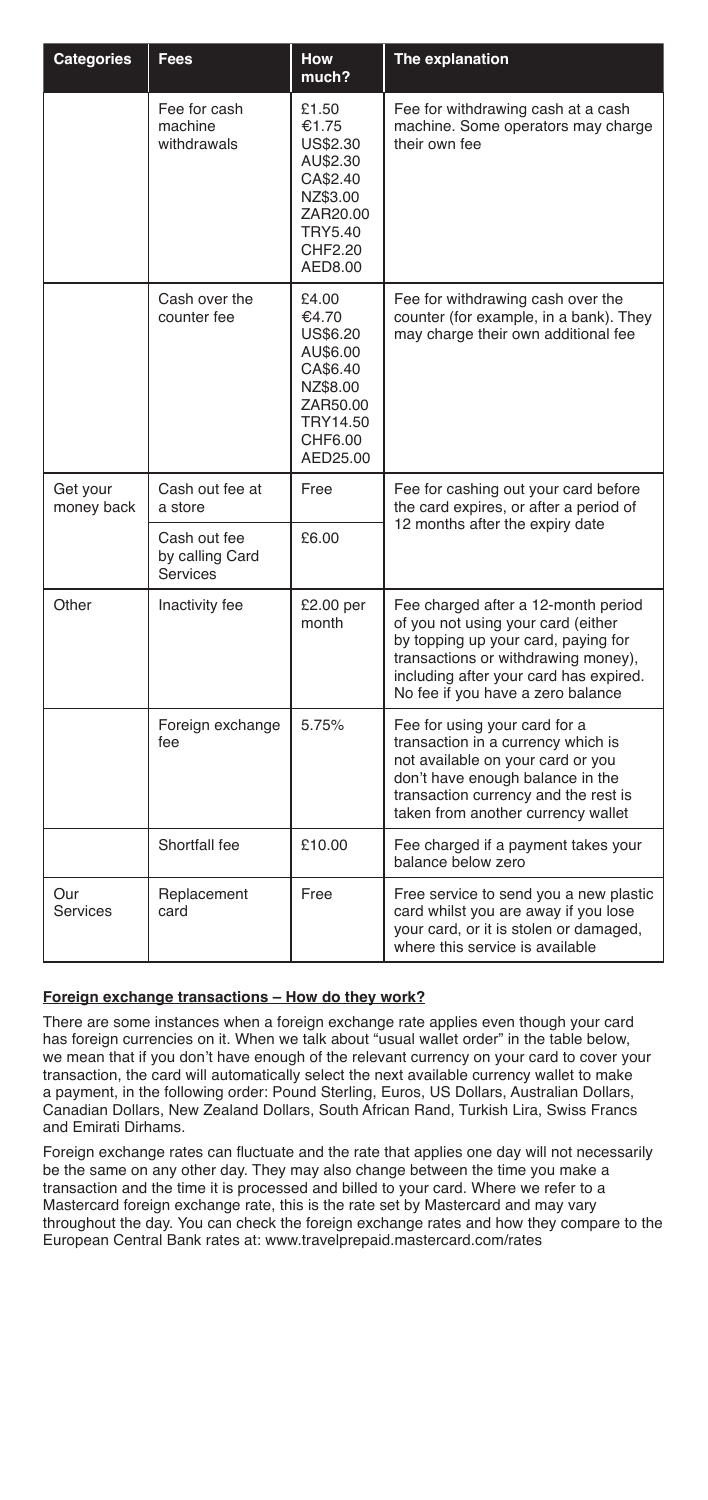| Categories                             | What                                                                                                                                                                                 | Why                                                                                                                                                                                                                                                         | How/Which exchange rate?                                                                                                                                                                                                                                                                                                                                                                              |
|----------------------------------------|--------------------------------------------------------------------------------------------------------------------------------------------------------------------------------------|-------------------------------------------------------------------------------------------------------------------------------------------------------------------------------------------------------------------------------------------------------------|-------------------------------------------------------------------------------------------------------------------------------------------------------------------------------------------------------------------------------------------------------------------------------------------------------------------------------------------------------------------------------------------------------|
| Getting<br>started/<br>adding<br>money | Load/Top up at<br>a store                                                                                                                                                            | You will make a<br>payment in Pound                                                                                                                                                                                                                         | Ask the store before you top<br>up the card                                                                                                                                                                                                                                                                                                                                                           |
|                                        | Load/Top up by<br>phone, online or<br>via the mobile<br>app                                                                                                                          | Sterling, and we'll<br>convert that amount<br>into any of the<br>available currencies<br>of your choice                                                                                                                                                     | We'll tell you the exchange<br>rate before you top up a card<br>with us                                                                                                                                                                                                                                                                                                                               |
|                                        | Top up by bank<br>transfer                                                                                                                                                           | You will make a<br>payment in Pound<br>Sterling, and<br>we'll convert that<br>amount into the<br>currency that is<br>set in My Account.<br>Check the website<br>for instructions<br>on how to top up<br>with internet or<br>telephone banking               | We can only tell you the<br>exchange rate after you<br>have sent the payment from<br>your bank account and we<br>have received it. The foreign<br>exchange rate applicable<br>on the date you request the<br>top-up may not be the same<br>by the time we receive your<br>payment from your bank. This<br>is because it can take up to 5<br>working days for your bank to<br>transfer the funds to us |
|                                        | Moving money<br>between<br>currency<br>wallets                                                                                                                                       | You will move<br>money from one<br>currency wallet to<br>another                                                                                                                                                                                            | We'll tell you the applicable<br>exchange rate before you<br>move your money between<br>currency wallets                                                                                                                                                                                                                                                                                              |
| Spend<br>money/get<br>cash             | Using your card<br>to buy goods<br>and services<br>(for example<br>at shops,<br>restaurants and<br>online), and<br>to withdraw<br>cash at cash<br>machines<br>or over the<br>counter | You are paying in a<br>currency different<br>to the available<br>currencies on the<br>card<br>or<br>you don't have<br>enough of the<br>currency available<br>on the card to pay                                                                             | We'll convert the amount into<br>the next available currency<br>on the card in the usual wallet<br>order.<br>The foreign exchange rate<br>used is the rate determined by<br>Mastercard                                                                                                                                                                                                                |
|                                        |                                                                                                                                                                                      | You are<br>withdrawing cash<br>at a cash machine<br>or over the counter,<br>and you don't have<br>enough of the<br>currency available<br>to withdraw cash<br>and to cover the fee<br>for cash machine<br>withdrawals or over<br>the counter fee             | We'll charge the Pound<br>Sterling fee for cash machine<br>withdrawals or cash over the<br>counter fee (whichever is<br>applicable) and convert it in<br>the usual wallet order. The rate<br>used will be the Mastercard<br>foreign exchange rate                                                                                                                                                     |
| Get your<br>money<br>back              | Cash out at<br>a store or by<br>calling Card<br>Services                                                                                                                             | You have a balance<br>on your card in a<br>non-Pound Sterling<br>amount, and we<br>give you your<br>money back in<br>Pound Sterling                                                                                                                         | We'll convert the non- Pound<br>Sterling balance into a Pound<br>Sterling amount. We'll tell you<br>the rate before you get your<br>money back in Pound Sterling.<br>Ask the store for the rate<br>before you get your money<br>back                                                                                                                                                                  |
| Other                                  | Refund or credit                                                                                                                                                                     | You are entitled to<br>a refund or credit in<br>a currency that is<br>not available on the<br>card (for example<br>a Mexican Peso<br>transaction where<br>you have used<br>Pound Sterling to<br>pay), or where you<br>used more than<br>one currency wallet | We'll convert the amount of<br>the refund or credit (Mexican<br>Peso in our example) into a<br>Pound Sterling amount. The<br>foreign exchange rate will<br>be the Mastercard foreign<br>exchange rate                                                                                                                                                                                                 |
|                                        |                                                                                                                                                                                      | to pay                                                                                                                                                                                                                                                      |                                                                                                                                                                                                                                                                                                                                                                                                       |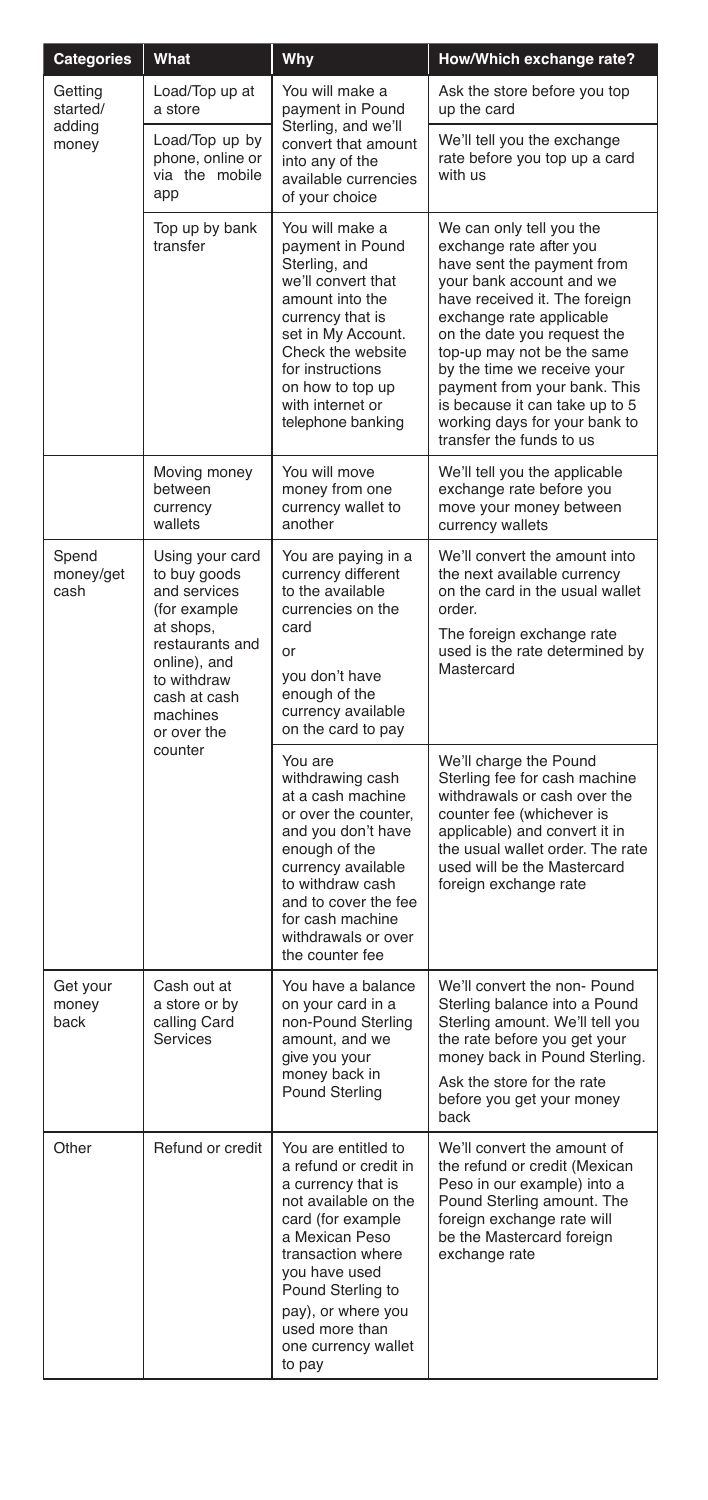| <b>Categories</b> | What           | <b>Why</b>                                                       | How/Which exchange rate?                                                                                                                                                                             |
|-------------------|----------------|------------------------------------------------------------------|------------------------------------------------------------------------------------------------------------------------------------------------------------------------------------------------------|
|                   | Inactivity fee | You don't have<br>enough Pound<br>Sterling currency<br>available | We'll convert the inactivity<br>fee into a non-Pound Sterling<br>currency on your card in the<br>usual wallet order. The foreign<br>exchange rate will be the<br>Mastercard foreign exchange<br>rate |

This table shows the limits on using your card. The limits are given in Pound Sterling but they include all the currencies loaded on to the card.

## **Limits**

There are some limits placed on your card. Some operators or retailers may set their own limits, which may be less than the amounts below.

| <b>Limits</b>                                                                   | <b>Amount</b> |  |
|---------------------------------------------------------------------------------|---------------|--|
| Minimum amount you can load or top up                                           | £50           |  |
| Maximum amount you can withdraw in 24 hours over the counter, i.e. at a<br>bank | £150          |  |
| Maximum amount you can withdraw from a cash machine in 24 hours                 | £500          |  |
| Maximum amount you can spend at retailers in 24 hours                           | £3,000        |  |
| Maximum amount you can have on your card at any one time                        | £5,000        |  |
| Maximum amount you can load in total in a 12-month period                       |               |  |
| Maximum number of active card accounts you may have at any one time             |               |  |

If you have a contactless card - there is a limit per transaction when you make contactless payments. Please see the website for more details.

## **4. Using your card**

#### **You can't use your card:**

- for money transfers (for example to send money to someone else);
- for buying goods or services from adult or gambling internet sites or shops;
- for recurring payments, such as monthly magazine subscription fees.

**Not recommended.** We don't recommend using your card as a guarantee of payment, for example as a deposit for hotels, cruise lines or car rental. As these retailers will not know how much your final bill will be, they will estimate it and place a hold on the estimated amount. If you choose to use your card as a guarantee of payment, you will not be able to access or spend the amount the retailer estimated during the hold period. We will release any funds held as soon as we are made aware of the exact amount of the transaction.

#### **Payments at bars, restaurants and automated petrol pumps**

When using your card:

- at certain retailers, including bars and restaurants, and you don't authorise the transaction with chip and PIN or contactless method, you will need to have a card balance equal to the bill amount PLUS up to 20%;
- to buy fuel at an automated fuel pump, you must have a minimum balance on your card.

This is to ensure there are sufficient funds available to cover the final cost of the transaction (and any tips) and to reduce the risk of a negative balance on your card.

If your actual spend is less than the additional amount added, it may take up to 7 days from the date of the transaction before the difference is available to spend. We will only deduct the actual final bill amount from your card.

#### **Toll booths, car park vending machines and in-flight payments**

You may not be able to use your card at some toll booths, car park vending machines and on board cruises or planes. This is because some of these retailers cannot obtain an online authorisation from us.

#### **5. Your transactions**

If you want to make a transaction using your card or card details, you will need to authorise it by using your card, a PIN number, your signature or other security code, password, biometric data or other personal identifier, or a combination of these. Where contactless is available, you can also authorise a transaction by touching the payment terminal with your card or device. We can't cancel or stop a transaction once you have authorised it.

# **Make sure you have enough balance on your card before you make a transaction.**

We'll debit the balance on your card for each transaction amount AND any applicable fees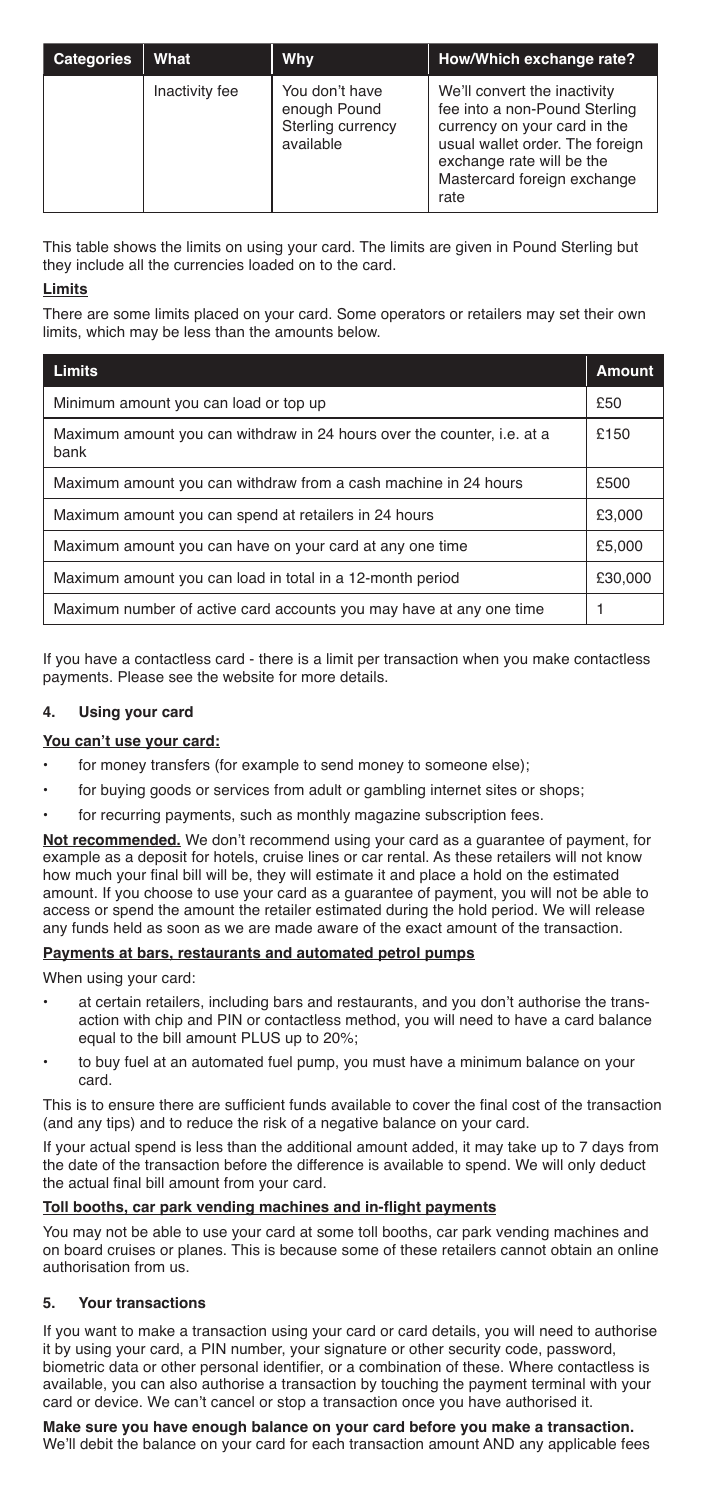and charges. If for any reason you make a transaction for any amount greater than the balance on your card, you must repay us for the shortfall and any applicable fees within 30 days of us asking you. If you have other cards with us, or other currencies available in your card wallets, we may use any money on those cards or wallets to pay the shortfall.

If we have added money to your card by mistake, we will immediately deduct the money from your card once we are aware of the mistake. We will tell you about the mistake and the amount we have deducted as soon as possible, although this may be after we have deducted the money from your card. If you have used or withdrawn the money, you must pay us back as soon as we have told you about the mistake.

Your balance and transaction history is available on the website for you to view via My Account. Alternatively, you can call us to request a copy of your transaction history be emailed to you.

**Third party providers**. If you are registered for My Account, you can choose to let a third party provider, called 'account initiation services provider' (or AIS for short), access information on your My Account to allow you to see your accounts with other providers like banks and card issuers in one place. The AIS must be authorised by the Financial Conduct Authority or another European regulator. In the UK, the Financial Conduct Authority's register at https://register.fca.org.uk/ will tell you whether an AIS is authorised.

If you want to allow an AIS to access your My Account, you must first contact us and give your consent to arrange for secure access to be given to that third party provider. If we are concerned about the security of your My Account or your card, or we suspect that your My Account is being used for, or in connection with, any fraudulent, grossly negligent or unauthorised purposes, we may refuse to allow an AIS access. If we refuse access and we are allowed under relevant laws and regulations, we will tell you as soon as we can by phone or email.

## **6. Security**

#### **Help us keep your card secure and details safe.**

- Sign the back of the card as soon as you receive it.
- Keep the card, PIN and security details secret and safe. Memorise your PIN and other security information. Don't record the security details or PIN on anything carried with the card.
- Never allow anyone else to use the card. Don't tell anyone the PIN and security details, not even us.
- Only reveal the card number on the front of the card to make a transaction, to report a loss or theft of the card by phone, or if we ask you to.
- Keep any additional card safe.

We may need to contact you urgently if we suspect that your card is being used in connection with fraudulent or illegal activities (where we are allowed to under relevant laws and regulations) or if we experience a security threat or incident. We will contact you by email or telephone. When we contact you, we will also give you information on how you can minimise any risk to your card depending on the nature of the security threat. We'll use the same contact details which you have already provided us with. You must inform us immediately if your personal details or contact information change.

#### **7. Lost or stolen**

If your card or card details are lost or stolen, or if you think they have been misused, or if you suspect someone else knows your PIN or security details, **don't delay telling us - you must call us as soon as possible** so that we can block your card. You can find information about how to contact us in the 'Need some help?' section. We will ask you to confirm details of any loss, theft or misuse, and you must give us all the information you have about it. You must also assist us with any police enquiries.

**Will I get the money back?** As long as you have notified us without undue delay of the loss, theft, or unauthorised use, the maximum amount you will have to pay us back for any unauthorised transactions is £35, **unless we think that:**

- you have acted fraudulently, or
- you have intentionally or with gross negligence failed to use the card in accordance with these terms, or
- you have intentionally or with gross negligence failed to take reasonable steps to keep the personalised security details safe.

#### **You will be liable for the entire loss and we will not refund any unauthorised transaction if any of the above apply.**

You will not be liable for any transactions on your card which happen after you tell us that it has been lost or stolen.

#### **8 Refunds**

**Disputes**. You will need to go back to the retailer if you have a dispute concerning the quality of goods or services bought with the card, as we won't be able to refund you unless the retailer agrees to it.

If you have agreed that a retailer can take payment from your card, we'll only be able to give you a refund **if all the following conditions apply:**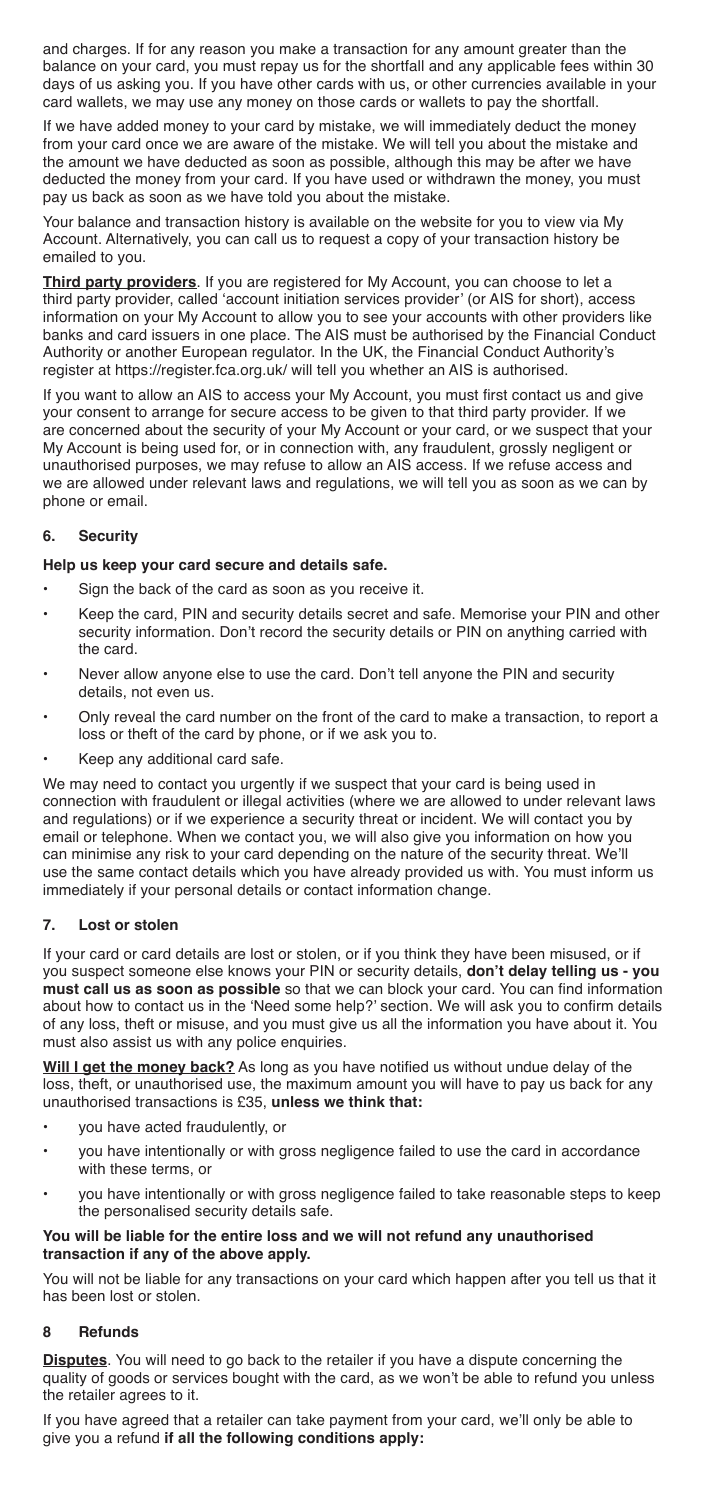- you didn't know the exact amount you were paying for when you agreed to the payment; and
- the amount charged exceeds the amount you reasonably expected to pay, taking into account your previous spending pattern; and
- you ask us for a refund within 8 weeks of the date the amount was debited from your card.

You must also give us any additional information that we ask for that is reasonable, for us to investigate whether you are entitled to a refund.

**Help - I don't recognise a transaction in my transaction history!** You should check your transaction history regularly. If you notice an error or a card transaction that you do not recognise, you must tell us as soon as possible and in any event **no later than thirteen (13) months** from the date of the transaction debit date.

We will refund any unauthorised transaction no later than the end of the next working day, unless we have reasonable grounds to believe that either you authorised the transaction or you are not entitled to a refund. We may also ask for additional information to help us investigate

We will not refund any unauthorised transaction if we think that:

- you have acted fraudulently,
- you have intentionally or with gross negligence failed to use the card in accordance with these terms,
- you have intentionally or with gross negligence failed to take reasonable steps to keep the personalised security details safe, or
- you have failed to notify us without undue delay.

Even if we have refunded you for any unauthorised transaction, we may later deduct the amount refunded from your card if after further investigation we conclude that you authorised the transaction or you were not entitled to a refund or you acted fraudulently.

#### **9. Termination and suspension**

**I bought my card online.** If you bought your card online, you can call us to cancel your card up to 14 days after you have received confirmation of your purchase – this 14-day period is known as the "cooling-off period". We will not charge you a cash out fee if you cancel our agreement during the cooling-off period. **You will not be entitled to a refund of money you have already spent on transactions authorised or pending, or any fees connected with the use of your card before it is cancelled.** The foreign exchange rate used at the time the refund takes place may not be the foreign exchange rate that you got when you loaded your card. We will make the repayment to a UK bank or UK building society account in your name as soon as possible and in any event within 30 days.

**My card has expired.** Your card has an expiry date on the front of the card (also known as the termination date). This agreement will automatically terminate on the expiry date, and you will not be able to use your card if it has expired. Make sure you request to get any balance back as we do not do this automatically. Check the 'How to get your money back?' section on how to do this.

**You may end this agreement** at any time by calling or emailing us.

**We may end this agreement** at any time and we will let you know by email at least 2 months in advance.

**We may suspend your card or end this agreement** immediately for the following reasons:

- we suspect that your card is being used for, or in connection with, any fraudulent or illegal activities;
- we have reason to believe that you have used, or intend to use, your card in a grossly negligent manner or for fraudulent or other unlawful purposes;
- you have seriously or continually broken the terms and conditions of our agreement;
- we have to do so to comply with any law or regulation or other duty applicable to us.

Where we are allowed under relevant laws and regulations, we will let you know by phone, email or both, immediately before or immediately afterwards, that we are suspending your card or terminating the agreement.

Once your agreement has ended, you will no longer be able to use your card. **You will lose your right to any balance on your card 6 years after your agreement has ended.**

#### **10 How to get your money back?**

You can get all or some of your money back at any time.

**At a store.** You can get the balance on your card back in Pound Sterling. Not all stores offer this service, so you should check with the store first.

**By calling us.** You can get the balance on your card back in Pound Sterling or in a currency that you have on your card. We will only make the repayment to a UK bank or UK building society account in your name. Your bank or building society may apply their own exchange rate to convert the amount into Pound Sterling if you choose to get the balance on your card in a currency other than Pound Sterling.